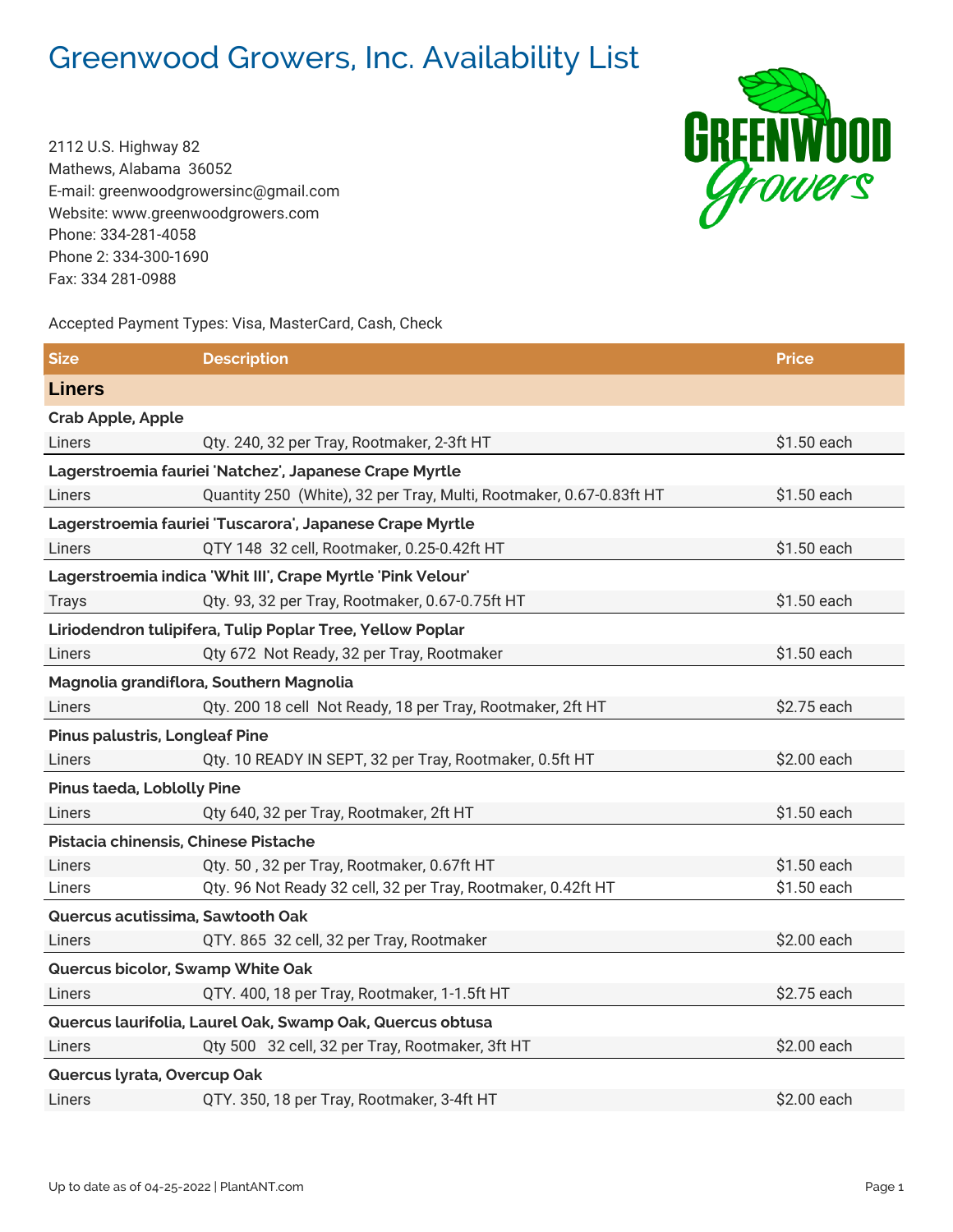| <b>Size</b>                                          | <b>Description</b>                                        | <b>Price</b> |  |  |
|------------------------------------------------------|-----------------------------------------------------------|--------------|--|--|
| Quercus muehlenbergii, Chinkapin Oak, Chinquapin Oak |                                                           |              |  |  |
| Liners                                               | Qty. 30 32 cell, 32 per Tray, Rootmaker, 1-2ft HT         | \$1.50 each  |  |  |
| Quercus nuttallii, Nuttall Oak                       |                                                           |              |  |  |
| Liners                                               | Qty. 515, 18 per Tray, Rootmaker, 2-2.5ft HT              | \$2.75 each  |  |  |
| Quercus phellos, Willow Oak                          |                                                           |              |  |  |
| Liners                                               | QTY. 940, 32 per Tray, Rootmaker, 3ft HT                  | \$2.00 each  |  |  |
| Quercus shumardii, Shumard Red Oak                   |                                                           |              |  |  |
| Liners                                               | Qty. 252, 18 per Tray, Rootmaker, 3ft HT                  | \$2.75 each  |  |  |
|                                                      | Quercus virginiana, Live Oak, Southern Oak Tree           |              |  |  |
| Liners                                               | QTY.350 READY, 32 per Tray, Rootmaker, 3ft HT             | \$2.00 each  |  |  |
| <b>Taxodium ascendens, Pond Cypress</b>              |                                                           |              |  |  |
| Liners                                               | QTY. 52 18 cell, 18 per Tray, Rootmaker, 3ft HT           | \$2.00 each  |  |  |
| <b>Taxodium distichum, Bald Cypress</b>              |                                                           |              |  |  |
| Liners                                               | QTY. 3000, 32 per Tray, Rootmaker, 3.5ft HT               | \$1.50 each  |  |  |
| 3 Gallon                                             |                                                           |              |  |  |
|                                                      | Cedrus deodara, Deodar Cedar, Himalayan cedar             |              |  |  |
| 3G / 10"                                             | Qty. 419 3 GAL., 2.5ft HT                                 | \$9.50 each  |  |  |
| Ilex 'Nellie R. Stevens', Holly                      |                                                           |              |  |  |
| 3G / 10"                                             | Qty 7, Rootmaker, 3ft HT                                  | \$9.50 each  |  |  |
| <b>Pinus taeda, Loblolly Pine</b>                    |                                                           |              |  |  |
| 3G / 10"                                             | Qty 65, Rootmaker, 2-3ft HT                               | \$7.50 each  |  |  |
| 3G / 10"                                             | Qty. 200 NOT READY, 1ft HT                                | \$7.50 each  |  |  |
| Pinus virginiana, Virginia Pine                      |                                                           |              |  |  |
| 3G / 10"                                             | Qty. 315, Rootmaker, 2-3ft HT                             | \$7.50 each  |  |  |
| Quercus acutissima, Sawtooth Oak                     |                                                           |              |  |  |
| 3G / 10"                                             | Qty. 650 NOT READY, 2-3ft HT                              | \$9.50 each  |  |  |
|                                                      | Quercus acutissima 'Gobbler', Sawtooth Oak                |              |  |  |
| 3G / 10"                                             | Qty 10, Rootmaker, 3-4ft HT                               | \$9.50 each  |  |  |
|                                                      | Quercus laurifolia, Laurel Oak, Swamp Oak, Quercus obtusa |              |  |  |
| 3G / 10"                                             | Qty. 283, Rootmaker, 4-5ft HT                             | \$9.50 each  |  |  |
|                                                      | Quercus muehlenbergii, Chinkapin Oak, Chinquapin Oak      |              |  |  |
| 3G / 10"                                             | Qty. 34, Rootmaker, 2.5-4ft HT                            | \$9.50 each  |  |  |
| Quercus nuttallii, Nuttall Oak                       |                                                           |              |  |  |
| 3G / 10"                                             | Qty. 13 3 gallon, Rootmaker, 4-6ft HT                     | \$9.50 each  |  |  |
| Quercus phellos, Willow Oak                          |                                                           |              |  |  |
| 3G / 10"                                             | QTY. 1428, Rootmaker, 3-5ft HT                            | \$9.50 each  |  |  |
| Quercus shumardii, Shumard Red Oak                   |                                                           |              |  |  |
| 3G / 10"                                             | QTY. 22, Rootmaker, 6-7ft HT                              | \$9.50 each  |  |  |
| Quercus virginiana, Live Oak, Southern Oak Tree      |                                                           |              |  |  |
| 3G / 10"                                             | QTY. 446 NOT READY, Rootmaker, 2-3ft HT                   | \$9.50 each  |  |  |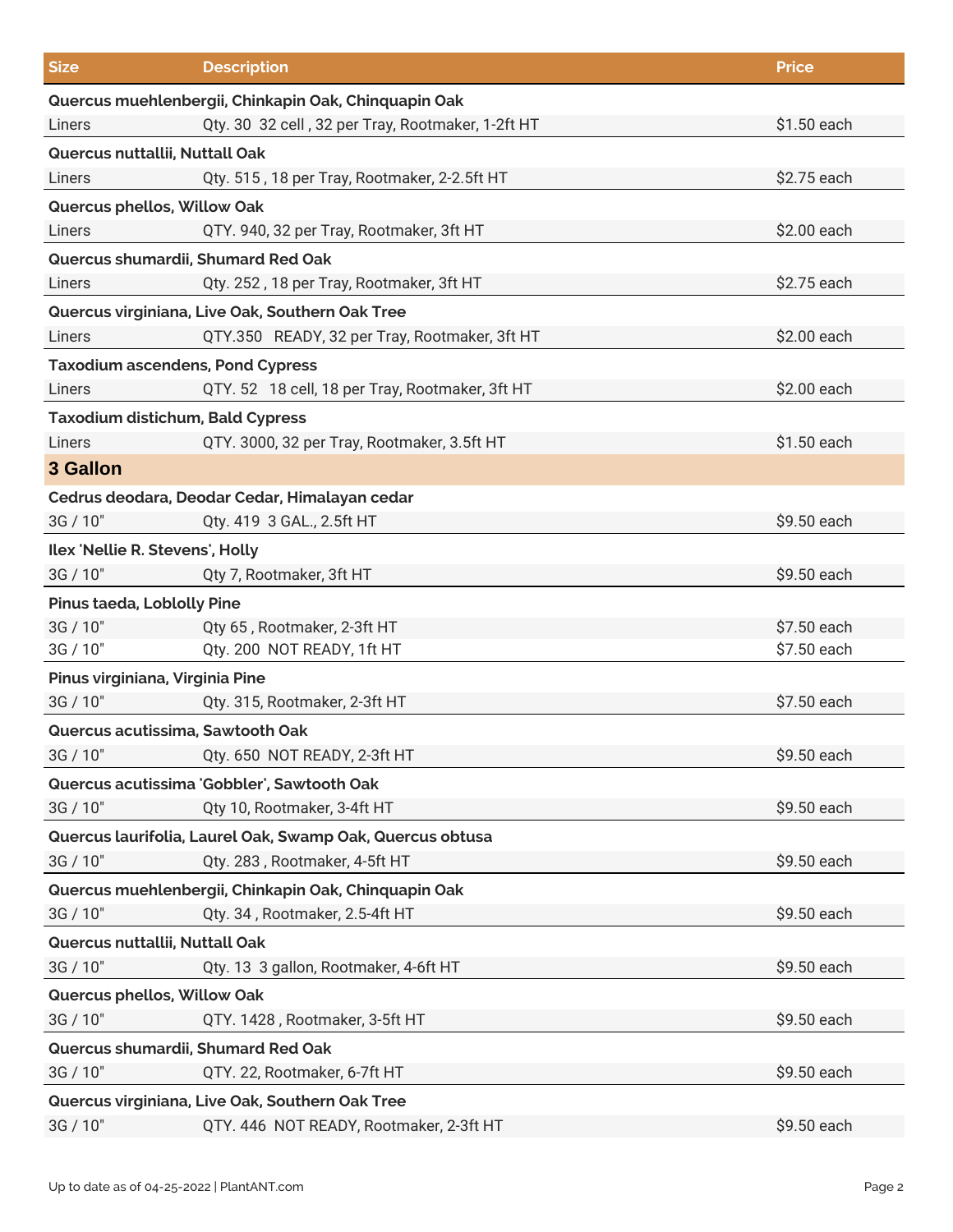| <b>Size</b>                                                   | <b>Description</b>                                                                        | <b>Price</b>  |  |  |
|---------------------------------------------------------------|-------------------------------------------------------------------------------------------|---------------|--|--|
| <b>Taxodium ascendens, Pond Cypress</b>                       |                                                                                           |               |  |  |
| 3G / 10"                                                      | QTY. 200, Rootmaker, 5-6ft HT                                                             | \$8.50 each   |  |  |
| Thuja orientalis, Oriental Arborvitae, Platycladus orientalis |                                                                                           |               |  |  |
| 3G / 10"                                                      | Qty. 180, Rootmaker, 2.5-4ft HT                                                           | \$9.50 each   |  |  |
| Zelkova serrata, Japanese Zelkova                             |                                                                                           |               |  |  |
| 3G / 10"                                                      | QTY. 137, Rootmaker, 5-6ft HT                                                             | \$9.50 each   |  |  |
| <b>7 Gallon</b>                                               |                                                                                           |               |  |  |
| Ilex 'Mary Nell', Holly                                       |                                                                                           |               |  |  |
| 7G / 14"                                                      | Qty.35, Rootmaker, 3ft HT                                                                 | \$40.00 each  |  |  |
| Quercus nuttallii, Nuttall Oak                                |                                                                                           |               |  |  |
| 7G / 14"                                                      | Qty. 1000 NOT READY, Rootmaker, 2-5ft HT                                                  | \$21.50 each  |  |  |
| <b>15 Gallon</b>                                              |                                                                                           |               |  |  |
| Acer saccharinum, Silver Maple                                |                                                                                           |               |  |  |
| 15G / 17"                                                     | Qty. 22, Rootmaker, 7-9ft HT                                                              | \$55.00 each  |  |  |
| Ilex 'Mary Nell', Holly                                       |                                                                                           |               |  |  |
| 15G / 17"                                                     | Qty. 14 FULL, Rootmaker, 5ft HT                                                           | \$55.00 each  |  |  |
| 15G / 17"                                                     | Qty. 6 2" cal., 4ft HT                                                                    | \$55.00 each  |  |  |
| Ilex x attenuata 'Savannah', Holly                            |                                                                                           |               |  |  |
| 15G / 17"                                                     | Quantity 25, 6-8ft HT                                                                     | \$45.00 each  |  |  |
| Lagerstroemia 'Biloxi', Crape Myrtle                          |                                                                                           |               |  |  |
| 15G / 17"                                                     | Qty. 50 Multi, Multi, Rootmaker, 4-7ft HT                                                 | \$55.00 each  |  |  |
| 15G / 17"                                                     | Qty. 5 Single, Single, 4-7ft HT                                                           | \$55.00 each  |  |  |
|                                                               | Lagerstroemia fauriei 'Tuscarora', Japanese Crape Myrtle                                  |               |  |  |
| 15G / 17"                                                     | QTY. 26 Not Ready, Multi, Rootmaker, 4ft HT                                               | \$55.00 each  |  |  |
|                                                               | Ligustrum japonicum, Japanese Privet, Wax Leaf Ligustrum                                  |               |  |  |
| 15G / 17" QTY 70, 5ft HT                                      |                                                                                           | \$55.00 each  |  |  |
|                                                               | Loropetalum chinense rubrum 'Zhuzhou Fuchsia', Chinese Fringe Flower, Chinese Witch Hazel |               |  |  |
| 15G / 17"                                                     | QTY. 34, 4ft HT                                                                           | \$55.00 each  |  |  |
| Quercus nuttallii, Nuttall Oak                                |                                                                                           |               |  |  |
| 15G / 17"                                                     | Qty. 46 NOT READY, 7-9ft HT                                                               | \$55.00 each  |  |  |
| Quercus phellos, Willow Oak                                   |                                                                                           |               |  |  |
| 15G / 17"                                                     | QTY. 19 NOT READY, 7-8ft HT                                                               | \$55.00 each  |  |  |
| Quercus virginiana, Live Oak, Southern Oak Tree               |                                                                                           |               |  |  |
| 15G / 17"                                                     | Qty. 32, 8-10ft HT                                                                        | \$55.00 each  |  |  |
| <b>30 Gallon</b>                                              |                                                                                           |               |  |  |
|                                                               | Lagerstroemia 'Sarah's Favorite', Crape Myrtle                                            |               |  |  |
| 30G                                                           | , Rootmaker, Single, 10-12ft HT<br>Qty.8                                                  | \$100.00 each |  |  |
| 30G                                                           | Qty 23, Multi, Rootmaker, 10-12ft HT                                                      | \$100.00 each |  |  |
|                                                               | Lagerstroemia fauriei 'Muskogee', Japanese Crape Myrtle                                   |               |  |  |
| 30G                                                           | Qty. 33, Multi, Rootmaker, 8-10ft HT                                                      | \$100.00 each |  |  |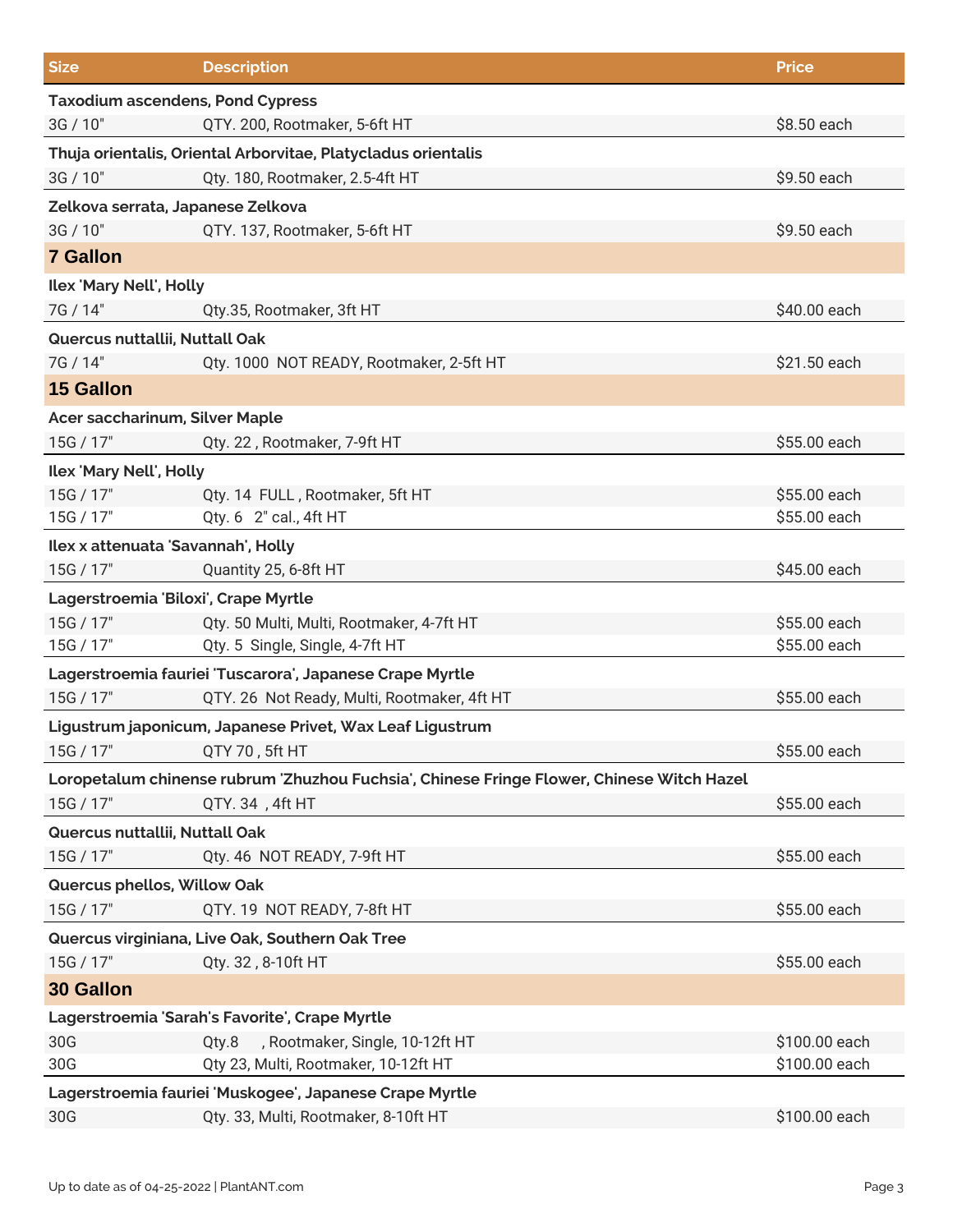| <b>Size</b>                                                                  | <b>Description</b>                                           | <b>Price</b>  |  |  |
|------------------------------------------------------------------------------|--------------------------------------------------------------|---------------|--|--|
| 30G                                                                          | Qty. 7 SINGLE NOT READY, Single, 9ft HT                      | \$105.00 each |  |  |
|                                                                              | Lagerstroemia fauriei 'Natchez', Japanese Crape Myrtle       |               |  |  |
| 30G                                                                          | Qty 1, Multi, Rootmaker, 9ft HT                              | \$100.00 each |  |  |
| 30G                                                                          | Qty 1 (White) NOT READY, Rootmaker, Single, Standard, 6ft HT | \$100.00 each |  |  |
| Quercus nuttallii, Nuttall Oak                                               |                                                              |               |  |  |
| 30G                                                                          | QTY 15, Rootmaker, 8-11ft HT, 2-2.5in Cal                    | \$105.00 each |  |  |
| Quercus phellos, Willow Oak                                                  |                                                              |               |  |  |
| 30G                                                                          | QTY. 51, Rootmaker, 10-11ft HT, 1.5-2.5in Cal                | \$105.00 each |  |  |
|                                                                              | Quercus virginiana, Live Oak, Southern Oak Tree              |               |  |  |
| 30G                                                                          | Qty. 38, Rootmaker, 7-9ft HT, 1.5in Cal                      | \$105.00 each |  |  |
| <b>Taxodium ascendens, Pond Cypress</b>                                      |                                                              |               |  |  |
| 30G                                                                          | QTY.10, Rootmaker, 11ft HT, 2.25in Cal                       | \$125.00 each |  |  |
| <b>PLUM</b>                                                                  |                                                              |               |  |  |
|                                                                              | Prunus cerasifera 'Morris', Purple Leaf Cherry Plum          |               |  |  |
| 7G / 14"                                                                     | Qty. 54, 6-9ft HT                                            | \$18.00 each  |  |  |
| Prunus domestica 'Methley', Plum                                             |                                                              |               |  |  |
| 7G / 14"                                                                     | QTY. 100, 5-6ft HT                                           | \$18.00 each  |  |  |
|                                                                              | Prunus salicina 'Santa Rosa', Japanese Plum (Edible)         |               |  |  |
| 7G / 14"                                                                     | Qty. 100, 5-6ft HT                                           | \$18.00 each  |  |  |
| <b>PECAN</b>                                                                 |                                                              |               |  |  |
|                                                                              | Carya illinoinensis 'Choctaw', Northern Pecan                |               |  |  |
| 7G / 14"                                                                     | Qty. 5, 5-7ft HT                                             | \$39.00 each  |  |  |
|                                                                              | Carya illinoinensis 'Pawnee', Northern Pecan                 |               |  |  |
| 7G / 14"                                                                     | Qty. 1, 4-8ft HT                                             | \$39.00 each  |  |  |
|                                                                              | Carya illinoinensis 'Southern Native Pecan Pecan', Pecan     |               |  |  |
| 3G / 10"                                                                     | Qty. 496, 5-10ft HT                                          | \$10.00 each  |  |  |
| <b>PEACH</b>                                                                 |                                                              |               |  |  |
| Prunus persica 'Belle of Georgia', Peach                                     |                                                              |               |  |  |
| 7G / 14"                                                                     | Qty. 26, 6-9ft HT                                            | \$18.00 each  |  |  |
| Prunus persica 'Elberta', Peach                                              |                                                              |               |  |  |
| 5G / 10"                                                                     | Qty. 23, 6-9ft HT                                            | \$18.00 each  |  |  |
| Prunus persica 'Red Haven', Peach                                            |                                                              |               |  |  |
| 5G / 12"                                                                     | Qty. 58, 6-9ft HT                                            | \$18.00 each  |  |  |
| Prunus persica 'Red Skin', Peach                                             |                                                              |               |  |  |
| 7G / 14"                                                                     | Qty.87, 6-9ft HT                                             | \$18.00 each  |  |  |
| Prunus persica 'Redglobe', Peach                                             |                                                              |               |  |  |
| 5G / 12"                                                                     | Qty. 4, 6-7ft HT                                             | \$18.00 each  |  |  |
| <b>BERRY</b>                                                                 |                                                              |               |  |  |
| Vaccinium virgatum 'Tifblue', Rabbiteye Blueberry, Vaccinium ashei 'Tifblue' |                                                              |               |  |  |
| 3G / 10"                                                                     | Qty. 13, 3ft HT                                              | \$12.50 each  |  |  |